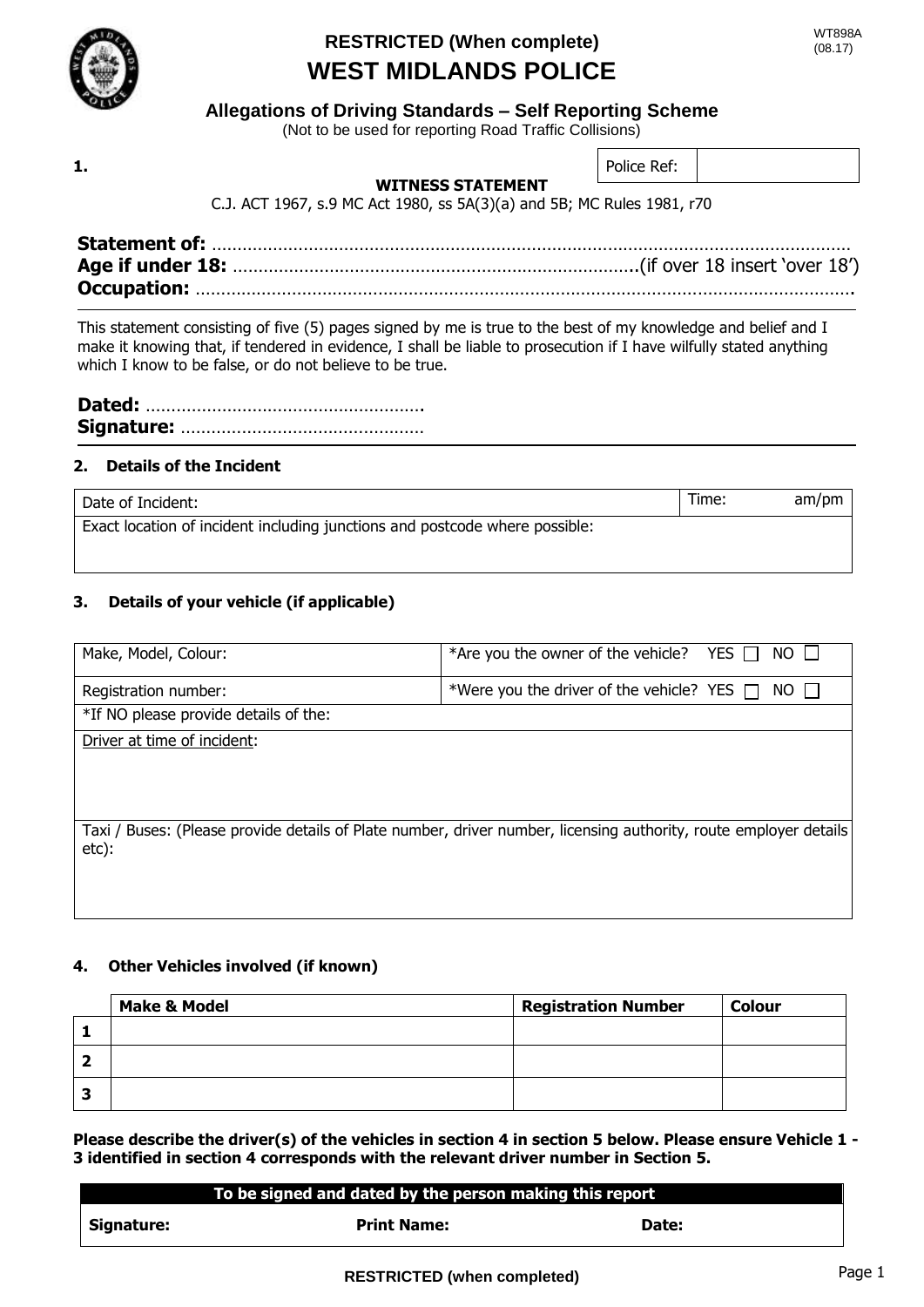

### **Allegations of Driving Standards – Self Reporting Scheme**

(Not to be used for reporting Road Traffic Collisions)

**5. Details of other parties involved?** (Describe as best you can e.g. male/female, ethnic appearance, age, height, hair colour/length, distinguishing features ie: scars/tattoos or any other information)

#### **6. Describe conditions at the time of the incident**

| Was the traffic:                         | Please circle one option: | Light       |          | Medium |         | Heavy |              |
|------------------------------------------|---------------------------|-------------|----------|--------|---------|-------|--------------|
| Was the weather:                         | Please circle:            | <b>Fine</b> | Sunny    | Dull   | Raining |       | Snowing      |
| Other please specify:                    |                           |             |          |        |         |       |              |
| Were the road conditions: Please circle: |                           | Dry         | Wet      | Greasy | Icy     |       | Snow covered |
| Other please specify:                    |                           |             |          |        |         |       |              |
| Was visibility: Please circle:           |                           | Clear       | Daylight |        | Foggy   | Dusk  | Dark         |
| Other please specify:                    |                           |             |          |        |         |       |              |

### **7. Please state fully what happened**

# **To To be signed and dated by the person making this report Signature:** Print Name: Print Name: Date: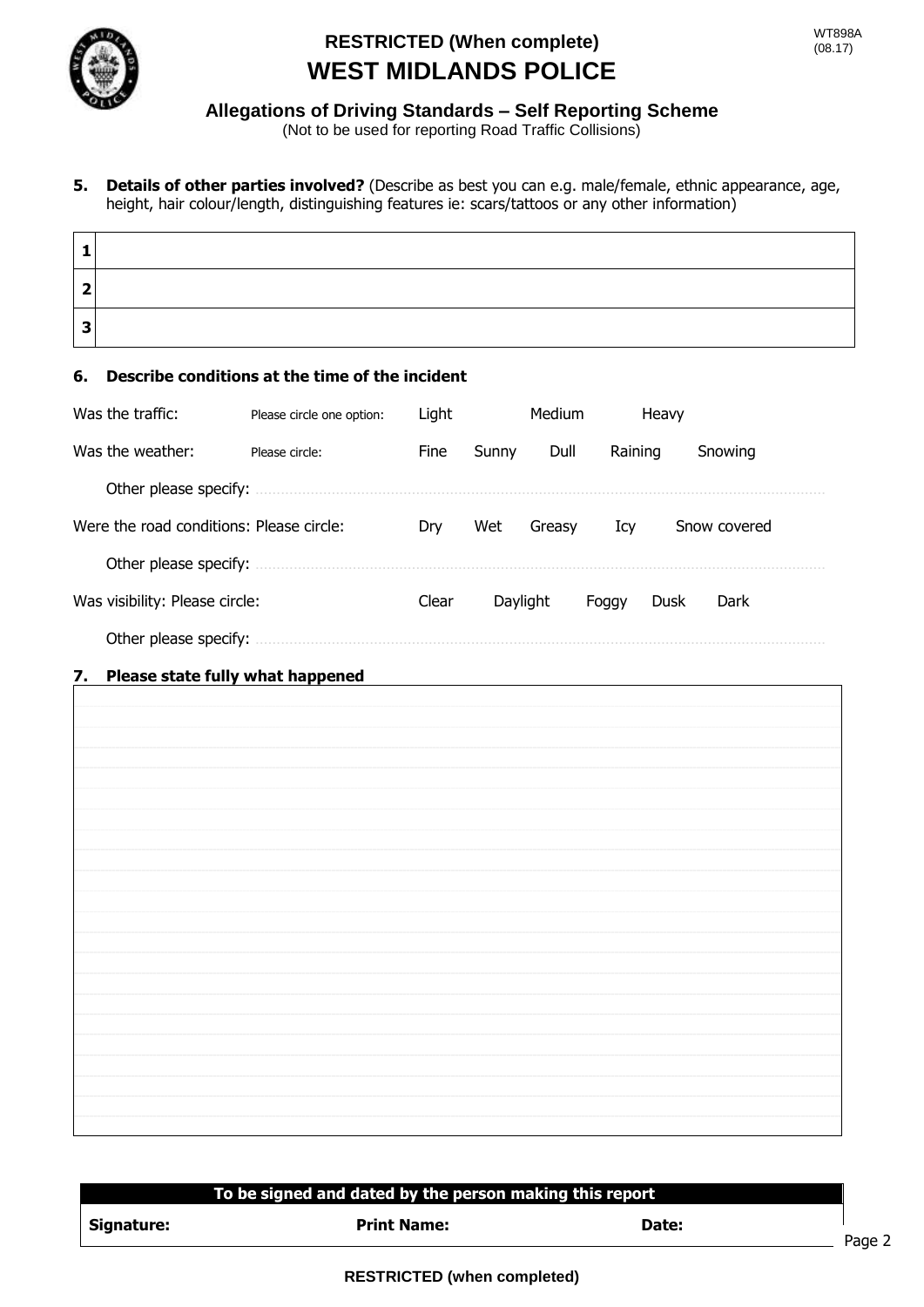

### **Allegations of Driving Standards – Self Reporting Scheme**

(Not to be used for reporting Road Traffic Collisions)

Are you making any allegations against anyone involved? YES / NO

|  |  |  |  | If 'YES' please give details: |  |  |  |  |  |  |  |  |  |  |  |  |
|--|--|--|--|-------------------------------|--|--|--|--|--|--|--|--|--|--|--|--|
|  |  |  |  |                               |  |  |  |  |  |  |  |  |  |  |  |  |
|  |  |  |  |                               |  |  |  |  |  |  |  |  |  |  |  |  |
|  |  |  |  |                               |  |  |  |  |  |  |  |  |  |  |  |  |
|  |  |  |  |                               |  |  |  |  |  |  |  |  |  |  |  |  |
|  |  |  |  |                               |  |  |  |  |  |  |  |  |  |  |  |  |
|  |  |  |  |                               |  |  |  |  |  |  |  |  |  |  |  |  |
|  |  |  |  |                               |  |  |  |  |  |  |  |  |  |  |  |  |
|  |  |  |  |                               |  |  |  |  |  |  |  |  |  |  |  |  |
|  |  |  |  |                               |  |  |  |  |  |  |  |  |  |  |  |  |

Was there any conversation between you and the other driver? YES / NO

If 'YES' what was said:

Was the registration mark of the other vehicle recorded by you YES / NO at the time of the incident?

If 'NO', please give the name of the person(s) here (provide full details in Section 8):

**PLEASE NOTE: Any original note of the registration number of the other vehicle is an important exhibit, it must be retained in a safe place and be kept for production at Court or seizure by Police if required.**

**If you have any photographs or CCTV, Dash Cam footage please attach it to this form once completed.**

|            | To be signed and dated by the person making this report |       |
|------------|---------------------------------------------------------|-------|
| Signature: | <b>Print Name:</b>                                      | Date: |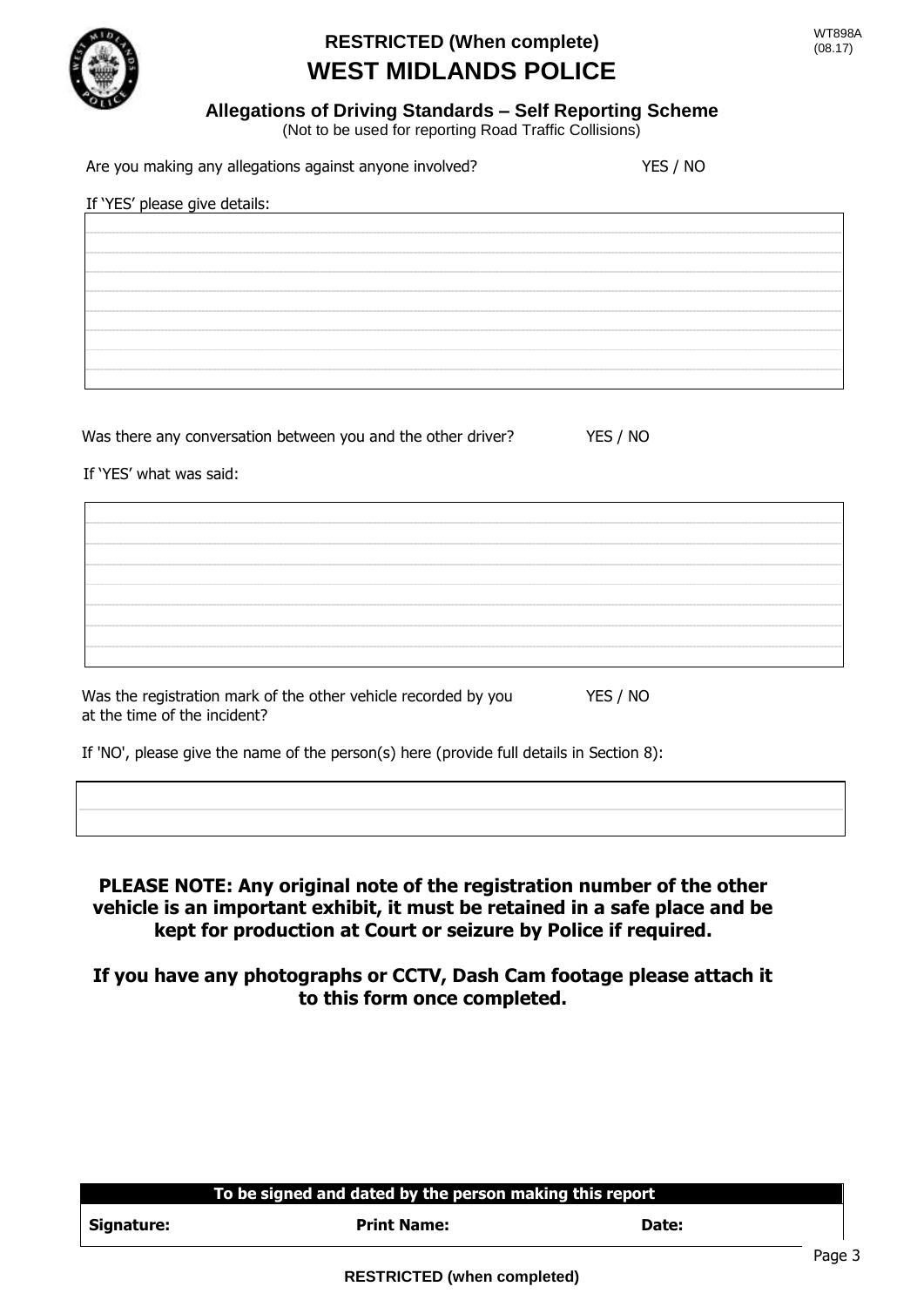

**Allegations of Driving Standards – Self Reporting Scheme**

### (Not to be used for reporting Road Traffic Collisions)

### **ANY PHOTOGRAPHS, DASH CAM FOOTAGE, CCTV YOU SUPPLY, NEED TO BE EXHIBITED.**

**They are your exhibits and you should use your initials. For example if your name is Sam Jones they should be listed as per the below example.**

| <b>PIECE OF PAPER CONTAINING REGISTRATION NUMBER</b> | SJ/1 |
|------------------------------------------------------|------|
|                                                      |      |
|                                                      |      |
| DATA STICK CONTAINING DASH CAM                       | SJ/2 |

### **I produce the following in evidence to support my case as:**

| <b>ITEM</b> | <b>EXHIBIT NUMBER</b><br>YOUR INITIALS AND NUMBER |
|-------------|---------------------------------------------------|
|             |                                                   |
|             |                                                   |
|             |                                                   |
|             |                                                   |

### **Please note: WITHOUT the FULL registration number and independent witnesses, West Midlands Police may not be able to investigate this matter further.**

|            | To be signed and dated by the person making this report |       |
|------------|---------------------------------------------------------|-------|
| Signature: | <b>Print Name:</b>                                      | Date: |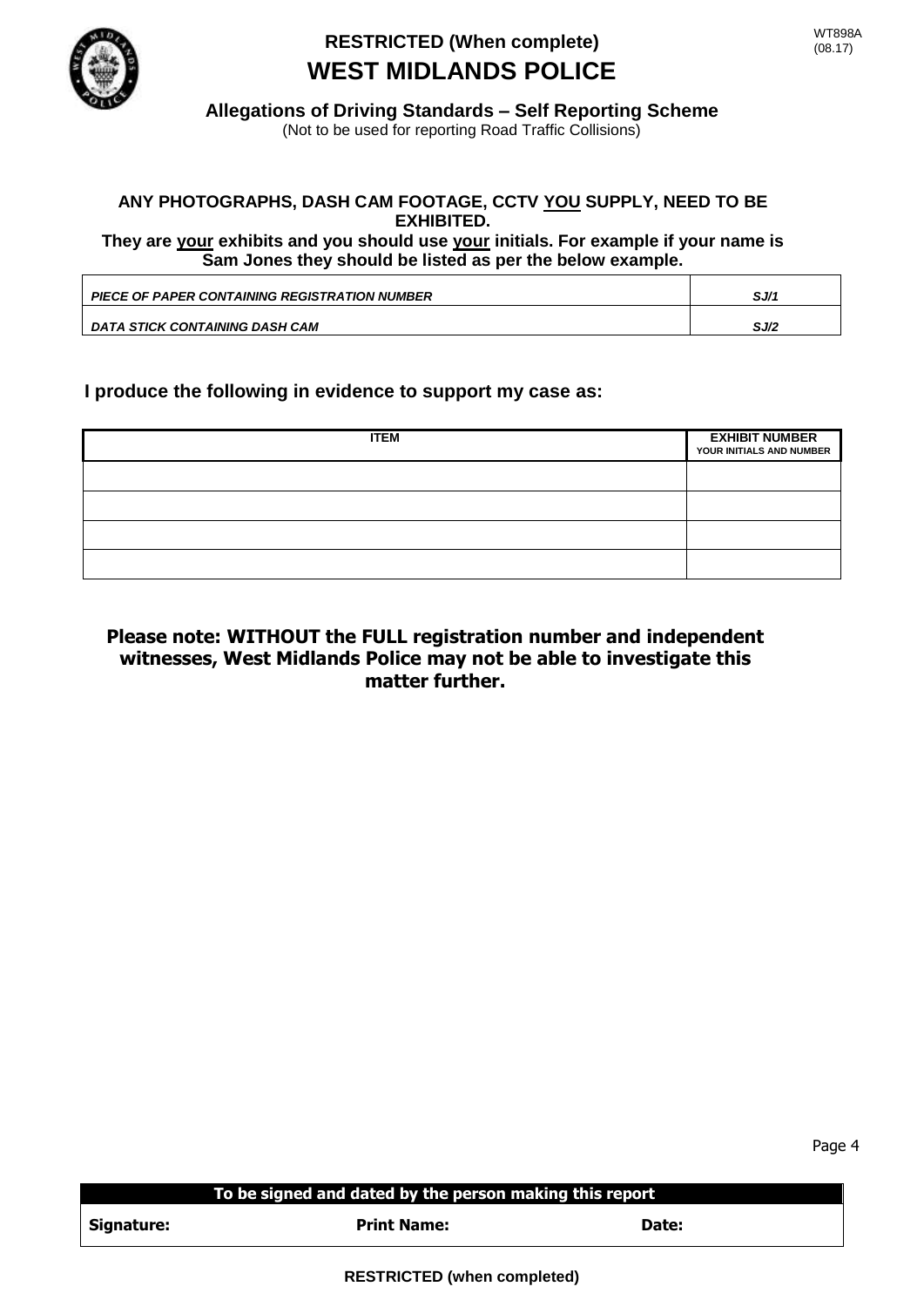

### **Allegations of Driving Standards – Self Reporting Scheme**

(Not to be used for reporting Road Traffic Collisions)

**Any Additional Information**

### **To To be signed and dated by the person making this report**

| Signature: |
|------------|
|------------|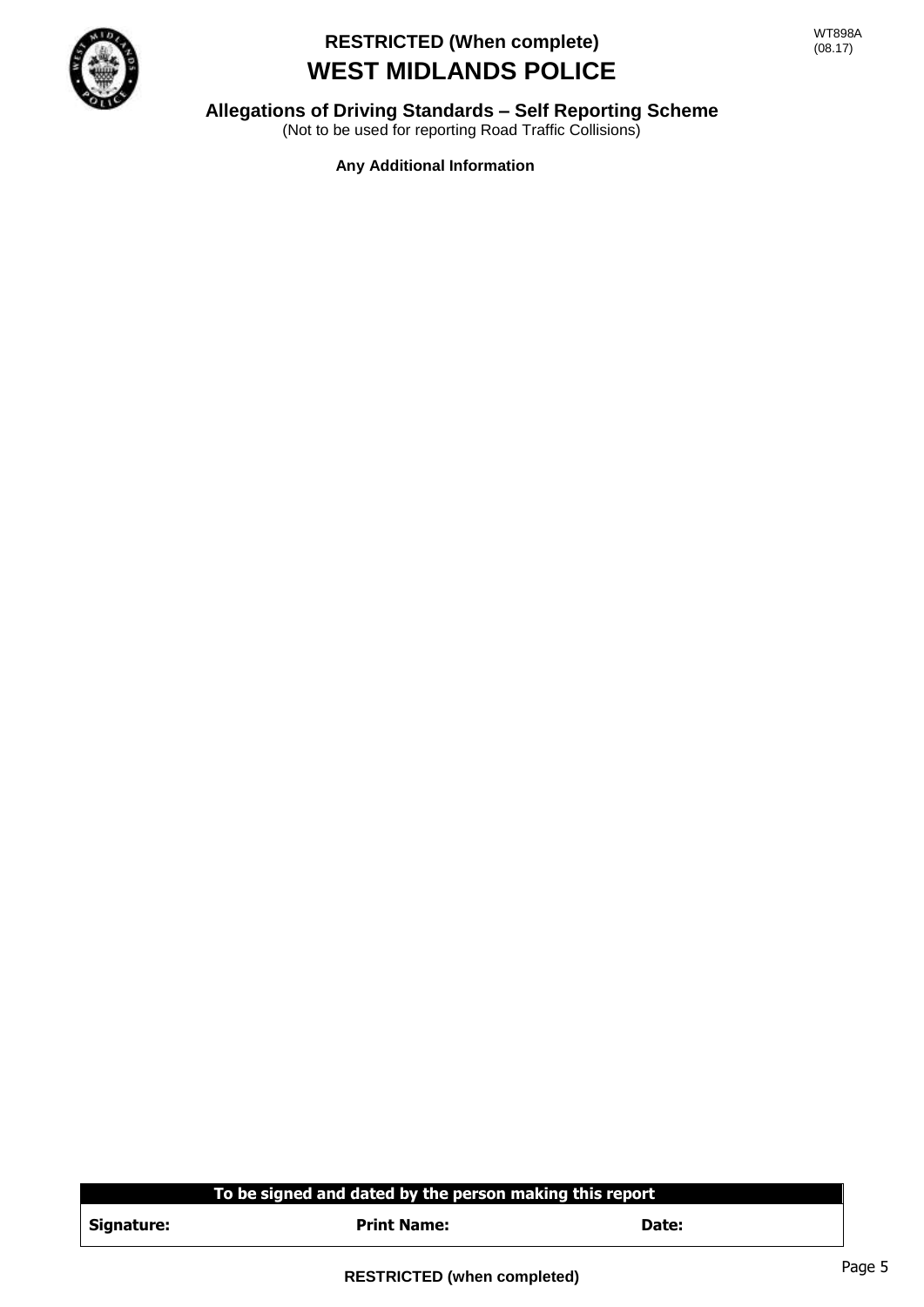

### **Allegations of Driving Standards – Self Reporting Scheme**

(Not to be used for reporting Road Traffic Collisions)

#### **Not to be disclosed**

#### **8. Witnesses:**

Please give the FULL Names, Addresses, Telephone numbers and e-mail address of any witnesses, please indicate the relationship of the witness to you and whether they are an independent witness.

Note: An independent witness is someone not involved in the incident, and not known to any party.

|                   | Independent? |
|-------------------|--------------|
| Witness 1:        | Y/N          |
|                   |              |
|                   |              |
|                   |              |
|                   |              |
| <b>Witness 2:</b> |              |
|                   |              |
|                   |              |
|                   |              |
|                   |              |
| Witness 3:        |              |
|                   |              |
|                   |              |
|                   |              |
|                   |              |
| <b>Witness 4:</b> |              |
|                   |              |
|                   |              |
|                   |              |
|                   |              |
|                   |              |

#### **To To be signed and dated by the person making this report**

| Signature: |
|------------|
|------------|

**Print Name:** Date: